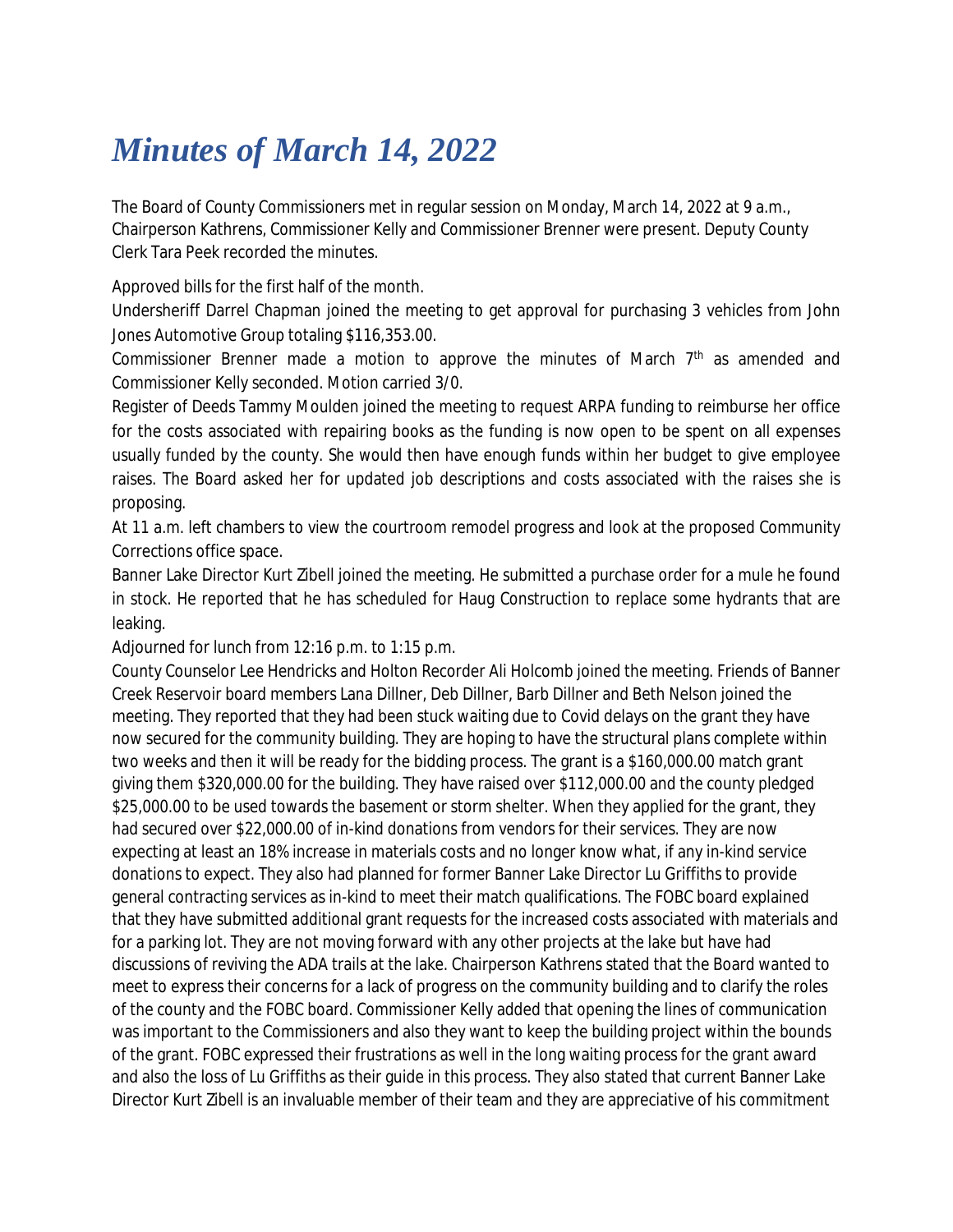to their cause. It was decided that once the plans are back they will be released to the county so they can publish the bid and also will select a builder through a sealed process.

Public Works Director Scott Kieffaber and Road and Bridge Superintendent Eric Fritz joined the meeting. Scott submitted chemical bids for the year as follows:

- Van Diest Supply Company \$238,010.00
- Nutrien Solutions \$267,830.50

Commissioner Brenner made a motion to approve the low bid from Van Diest for \$238,010.00 and Commissioner Kelly seconded. Motion carried 3/0. Scott submitted bids for pipes as follows:

- Metal Culverts, Inc. \$59,633.00
- Welborn Sales Inc. \$57,754.80
- J&J Drainage Products Co. \$65,644.00
- Contech Engineered Solutions \$53,594.11

Commissioner Kelly made a motion to approve the Contech low bid for \$53,594.11 and Commissioner Brenner seconded. Motion carried 3/0. Eric reported that Hamm's Soldier Quarry opened for business last week. Scott submitted one fuel bid:

Haag Oil \$28,780.00

Commissioner Kelly made a motion to approve the Haag Oil bid for \$28,780.00 and Commissioner Brenner seconded. Motion carried 3/0.

County resident Barb Shields joined the meeting to discuss the county's resolution regarding the collection of 15% of a homeowner's insurance policy resulting from fire, explosion or windstorm damages. County Counselor Lee Hendricks explained that the resolution was adopted to protect the county from those who experience damages and then do not follow through with repairing or cleaning up their property. The Kansas statute allows for a 15% lien of funds until the county feels adequate measures are being taken to resolve the property damages. Barb stated she felt like the resolution created a hardship for people trying to deal with the loss of their home and Lee explained that the county will create a better process moving forward considering her input. Commissioner Kelly stated he appreciated her feedback.

County Appraiser Kate Immenschuh discussed the process for a resident to acquire a special event permit to hold a rodeo on his property. It was decided that he would need to submit an application and site plan along with a fee to cover the publication cost for a public hearing.

| Department    | Name          | <b>From</b> | 10                                   | Reason                                       | Date |
|---------------|---------------|-------------|--------------------------------------|----------------------------------------------|------|
|               |               |             |                                      |                                              |      |
| Road<br>and   | Linda Jackson |             | $$16.82$ per hour   \$17.89 per hour | Length of Service $ 04/15/2022 $             |      |
| <b>Bridge</b> |               |             |                                      | Increase                                     |      |
| Road<br>and   | Mark Cole     |             | $$16.64$ per hour $ $17.17$ per hour | Length of Service $\vert$ 03/31/2022 $\vert$ |      |
| <b>Bridge</b> |               |             |                                      | Increase                                     |      |

Signed the following payroll change notices:

Signed the following Purchase Orders: